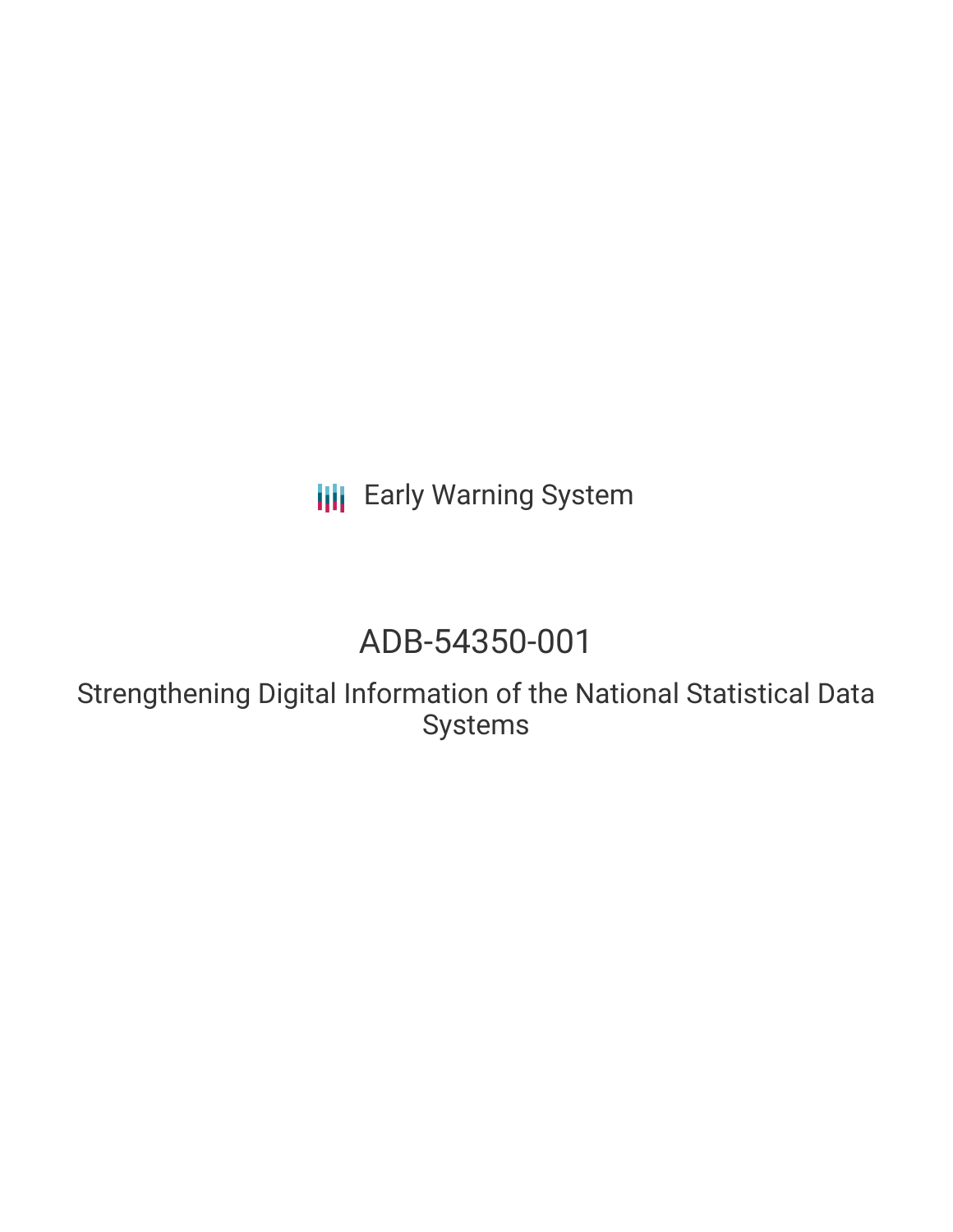

#### **Quick Facts**

| <b>Financial Institutions</b>  | Asian Development Bank (ADB) |
|--------------------------------|------------------------------|
| <b>Status</b>                  | Approved                     |
| <b>Bank Risk Rating</b>        | U                            |
| <b>Voting Date</b>             | 2020-12-09                   |
| <b>Sectors</b>                 | Communications               |
| <b>Investment Type(s)</b>      | <b>Advisory Services</b>     |
| <b>Investment Amount (USD)</b> | $$0.75$ million              |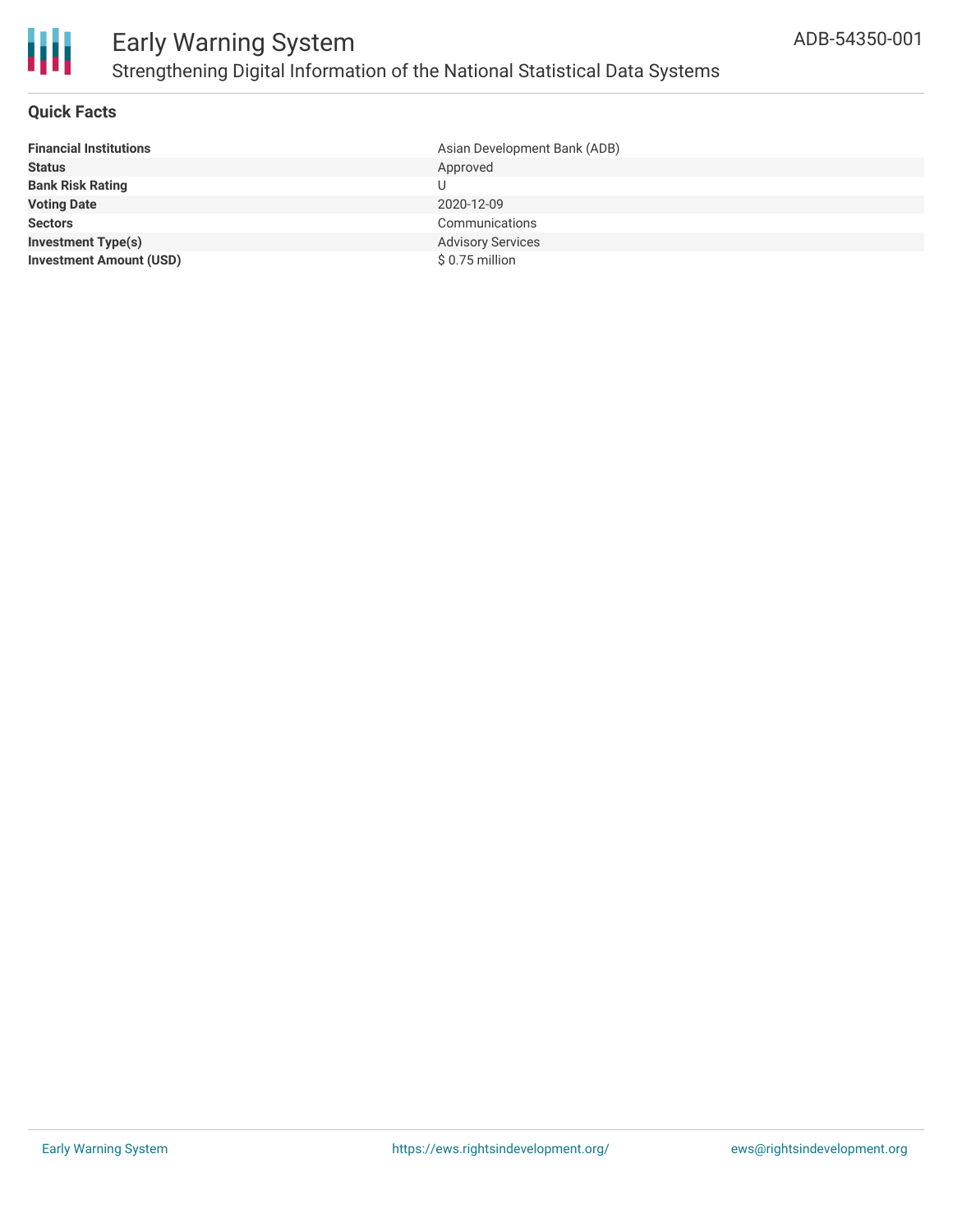

# Ш

#### **Project Description**

According to ADB website, the knowledge and support technical assistance (KSTA) has been conceptualized by the Statistics and Data Innovation Unit (EROD-SDI) of the Economic Research and Regional Cooperation Department (ERCD) to enhance the capacity of the national statistical data systems (NSDatS) of select developing member countries (DMCs) in Asia and the Pacific to produce high quality statistical information to illuminate critical socioeconomic phenomena, as well as shocks with socioeconomic consequences such as natural disasters (e.g. earthquake, typhoon, etc.), global pandemic [e.g. coronavirus disease (COVID-19)], etc.; and facilitate policy using modern technology, innovative data, advanced methods, and best practices.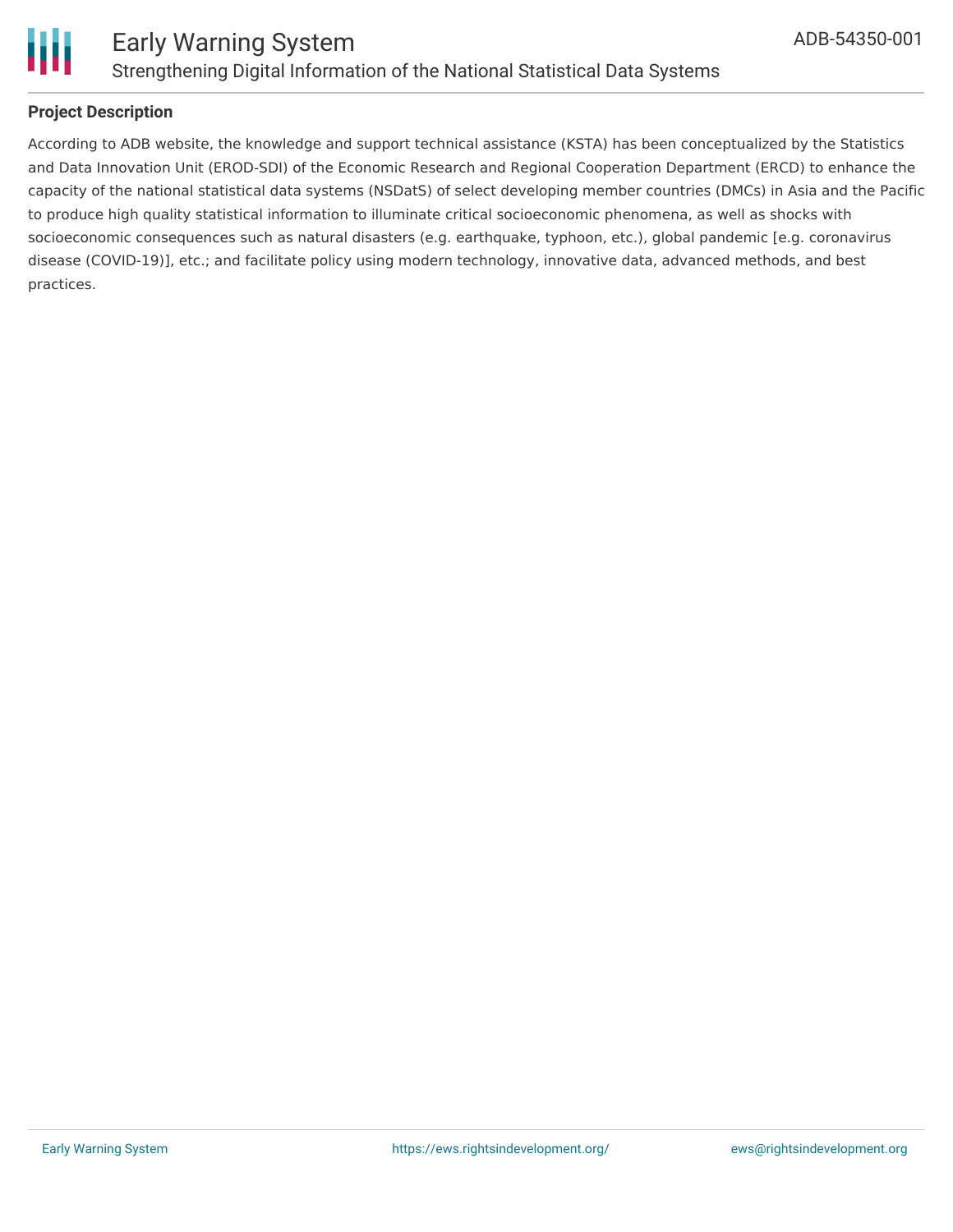

## Early Warning System Strengthening Digital Information of the National Statistical Data Systems

#### **Investment Description**

Asian Development Bank (ADB)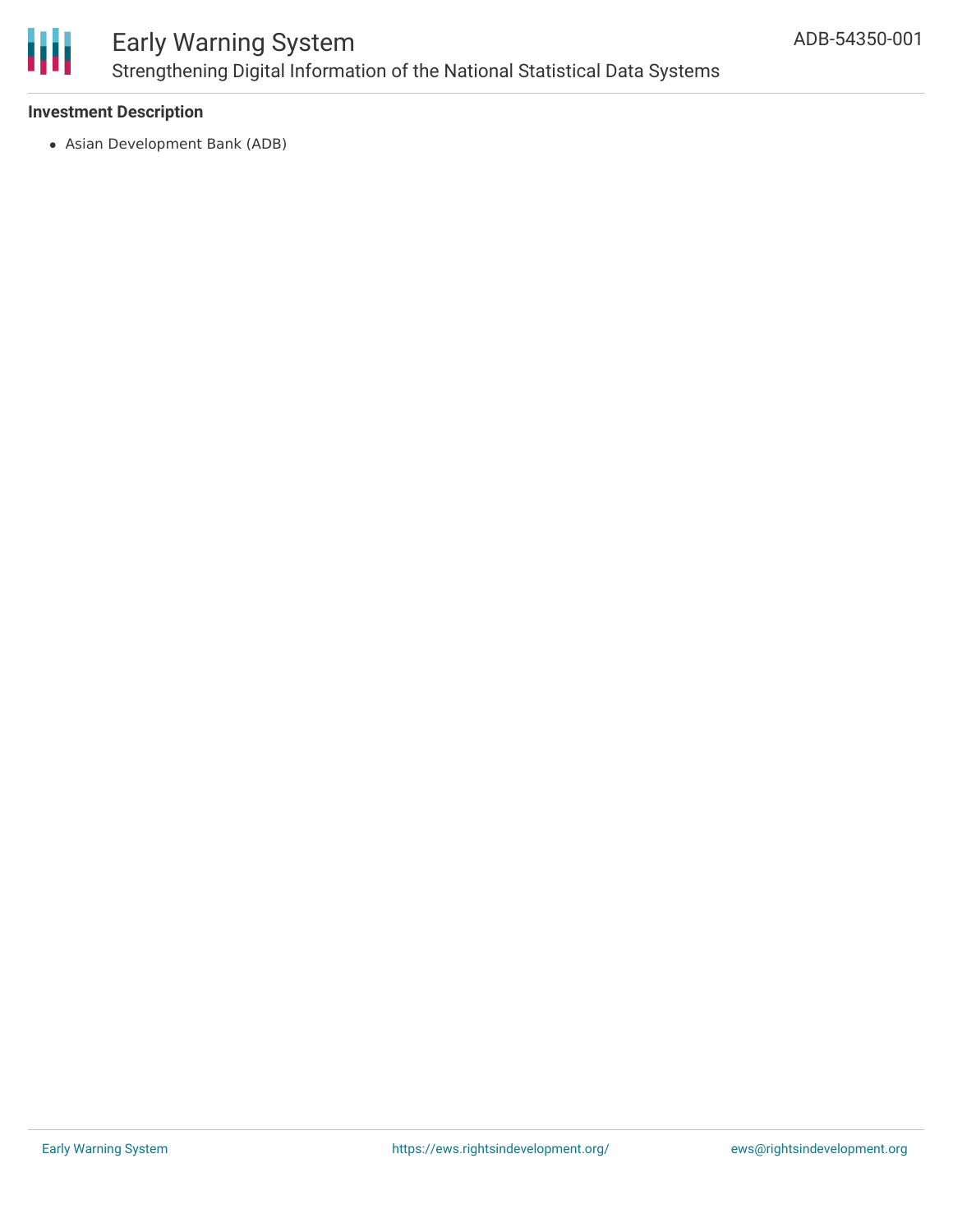

#### **Contact Information**

No contact information provided at the time of disclosure.

#### **ACCESS TO INFORMATION**

You can submit an information request for project information at: https://www.adb.org/forms/request-information-form

ADB has a two-stage appeals process for requesters who believe that ADB has denied their request for information in violation of its Access to Information Policy. You can learn more about filing an appeal at: https://www.adb.org/site/disclosure/appeals

#### **ACCOUNTABILITY MECHANISM OF ADB**

The Accountability Mechanism is an independent complaint mechanism and fact-finding body for people who believe they are likely to be, or have been, adversely affected by an Asian Development Bank-financed project. If you submit a complaint to the Accountability Mechanism, they may investigate to assess whether the Asian Development Bank is following its own policies and procedures for preventing harm to people or the environment. You can learn more about the Accountability Mechanism and how to file a complaint at: http://www.adb.org/site/accountability-mechanism/main.